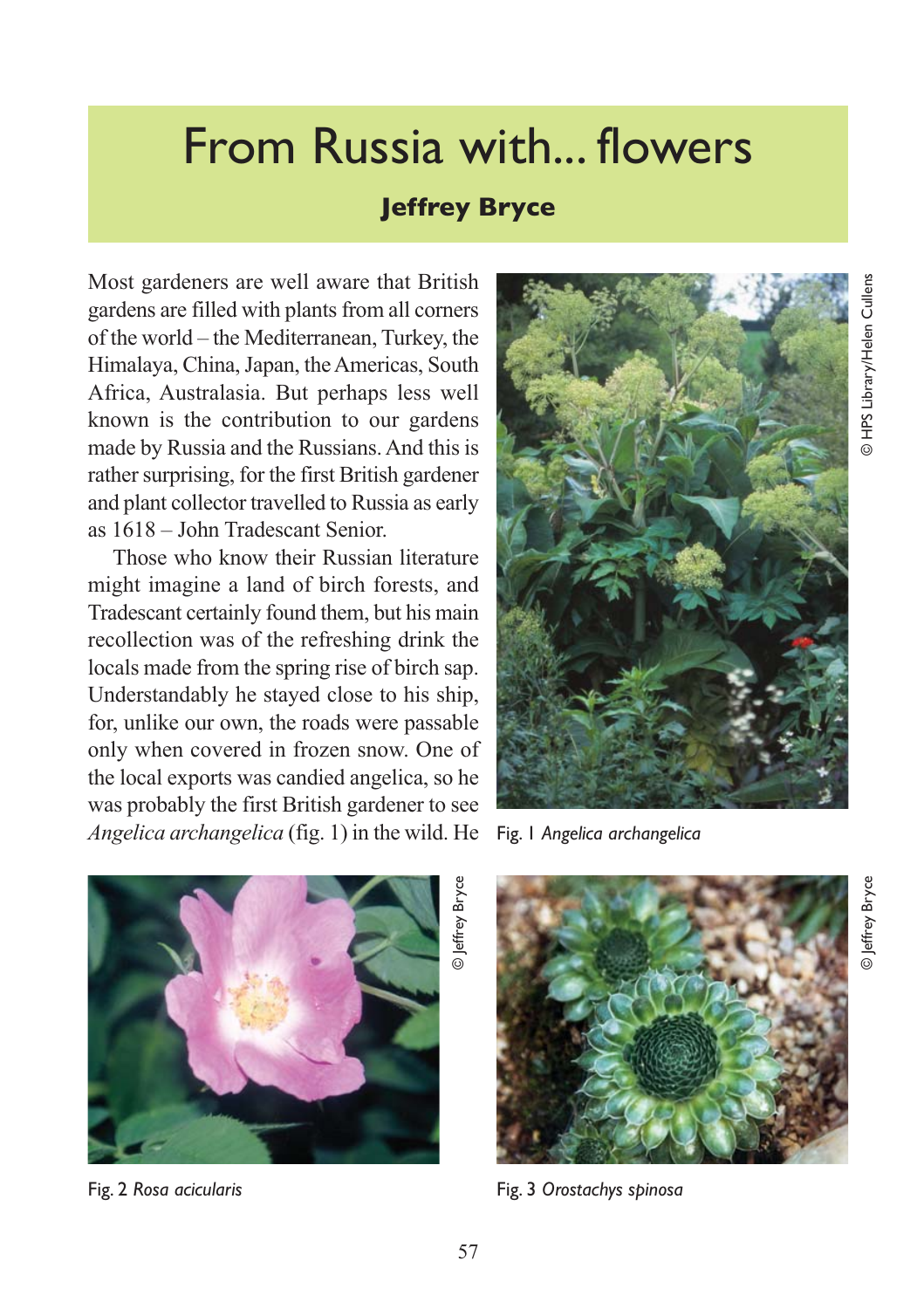certainly saw *Rosa acicularis* (fig. 2), which was said to cover Rose Island and smell wondrous sweet. The island is now covered with military buildings, but the rose is still marvellously fragrant.

Of course Russia stretches from Europe to the Pacific, a vast country with a range of habitats, and some glorious plants – including *Scilla siberica,* the unusual *Orostachys spinosa* (fig. 3), the thick-leaved *Chiastophyllum oppositifolium,* now popular in a variegated form, and the pretty *Scutellaria baicalensis –* many now adorning our gardens.

Siberia is often thought to be a frozen wasteland, but from it come well-known plants such as *Cornus alba –* so-called because of its white berries, but grown now for the range of coloured stems so attractive in our winters – and elephant ears – though given its Siberian origins, perhaps a better name would be mammoth ears! Our garden *Bergenia* is usually a hybrid, but one of the species, *B. crassifolia* (fig. 4), is known in Russian as "Mongol tea", its leaves dried and then infused in boiling water. A plant which has kept its original botanical name is *Papaver nudicaule.* First collected in Siberia along the Lena river, it was introduced to Britain about 1730. Up to the 1850s it was known simply as the naked-stemmed poppy, but is better known today as the Iceland Poppy. I have no evidence, but I suspect the change was made for supposedly patriotic reasons about the time of the Crimean War amid growing anti-Russian sentiment.



Fig. 4 *Bergenia crassifolia* 

The Kamchatka peninsula, North of Japan, was botanically explored for the first time in the 1740s, when it provided many important plants to help Linnaeus develop his theories. An area with heavy winter snow and vigorous spring growth, it has given us many interesting garden plants including *Fritillaria camschatcensis, Trillium camschatcense,* and *Filipendula camtschatica* (fig. 5), which makes a real statement with its 2m-high

© Jeffrey Bryce © Jeffrey Bryce



Fig. 5 *Filipendula camtschatica*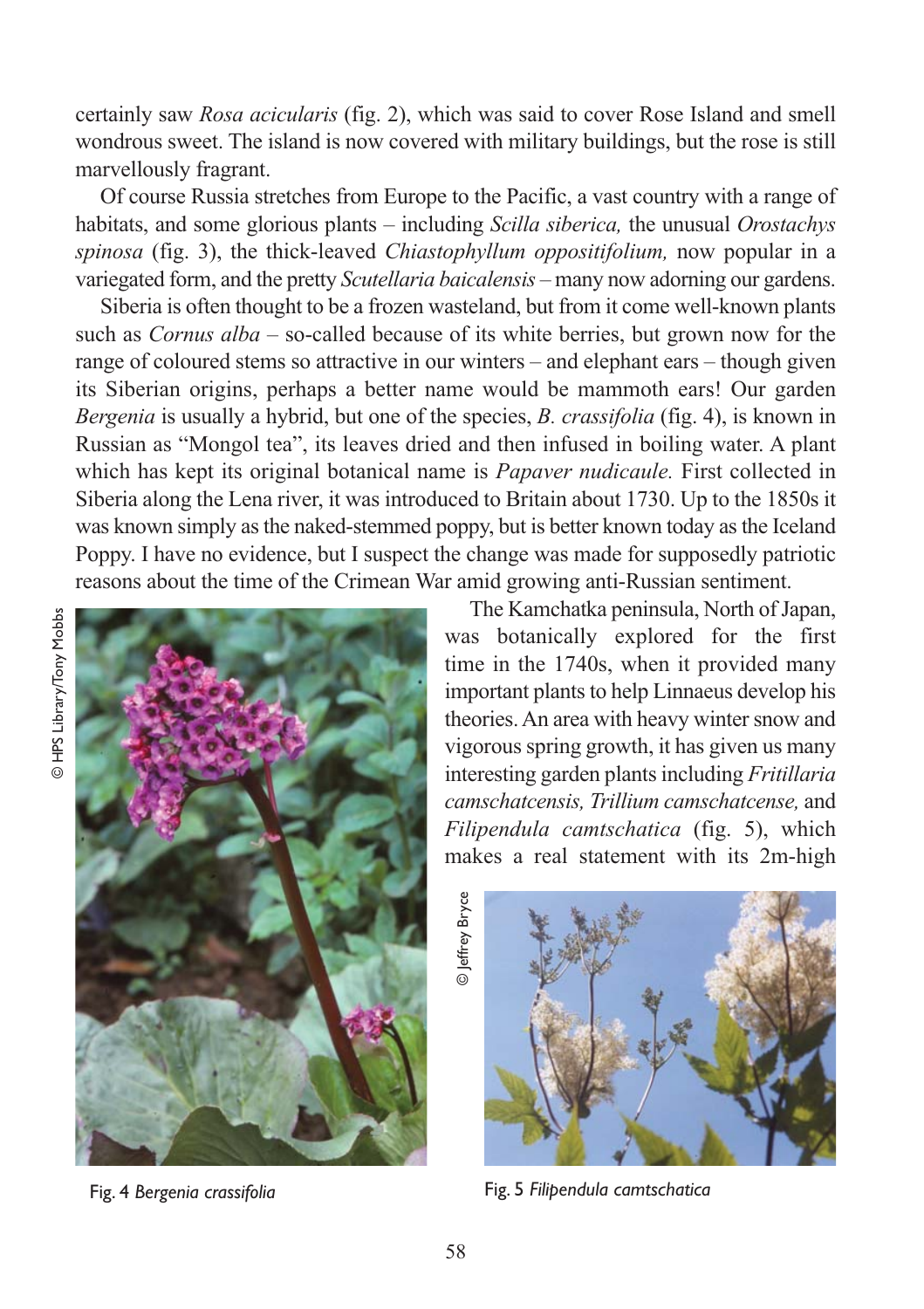flowerheads. At present the horticultural trade is supplying these species from Japan and China, so it would be interesting to see if the more northerly plants are noticeably different.

As Russia and Siberia were explored botanically, similar work was done in lands to the south, especially the Crimea and the Caucasus. Linnaeus studied some of these plants, and many will know the name of Peter Simon Pallas, a German working for a Russian institution. But it was at the end of the eighteenth century that a great advance was made, first with an expedition led and financed by a friend of Sir Joseph Banks, Count Mussin-Pushkin, commemorated in the genus *Puschkinia.* In the 200 years since, a huge number of plants from this area has entered our gardens, far too many to name. My personal favourites are common *Brunnera macrophylla,* rarer *Aconitum pubiceps, Cephalarea gigantea, Geranium ruprechtii* (fig. 6) – named in honour of a botanist at St Petersburg Botanical Garden (SPBG) born in the Austrian Empire – and *G. ibericum*

*–* confusingly using an ancient name for the Caucasus, not the Iberian peninsula. It's clear where *Scabiosa caucasica* originates.

In the early nineteenth century, while SPBG was in the doldrums, botanists based in Estonia, Moscow and Siberia continued the work. They opened up new areas such as the Altai Mountains and other areas of the Caucasus, where Ledebour collected *Geranium psilostemon* (fig. 7). The SPBG was later re-invigorated by another German, F.E.L. Fischer. His visit to Kew in 1824 resulted in the exchange of many plants between the two institutions. *Dianthus flscheri* (fig. 8) is a lovely memorial to him. Fig. 6 *Geranium ruprechtii* 





Fig. 7 *Geranium psilostemon*



Fig. 8 *Dianthus fischeri*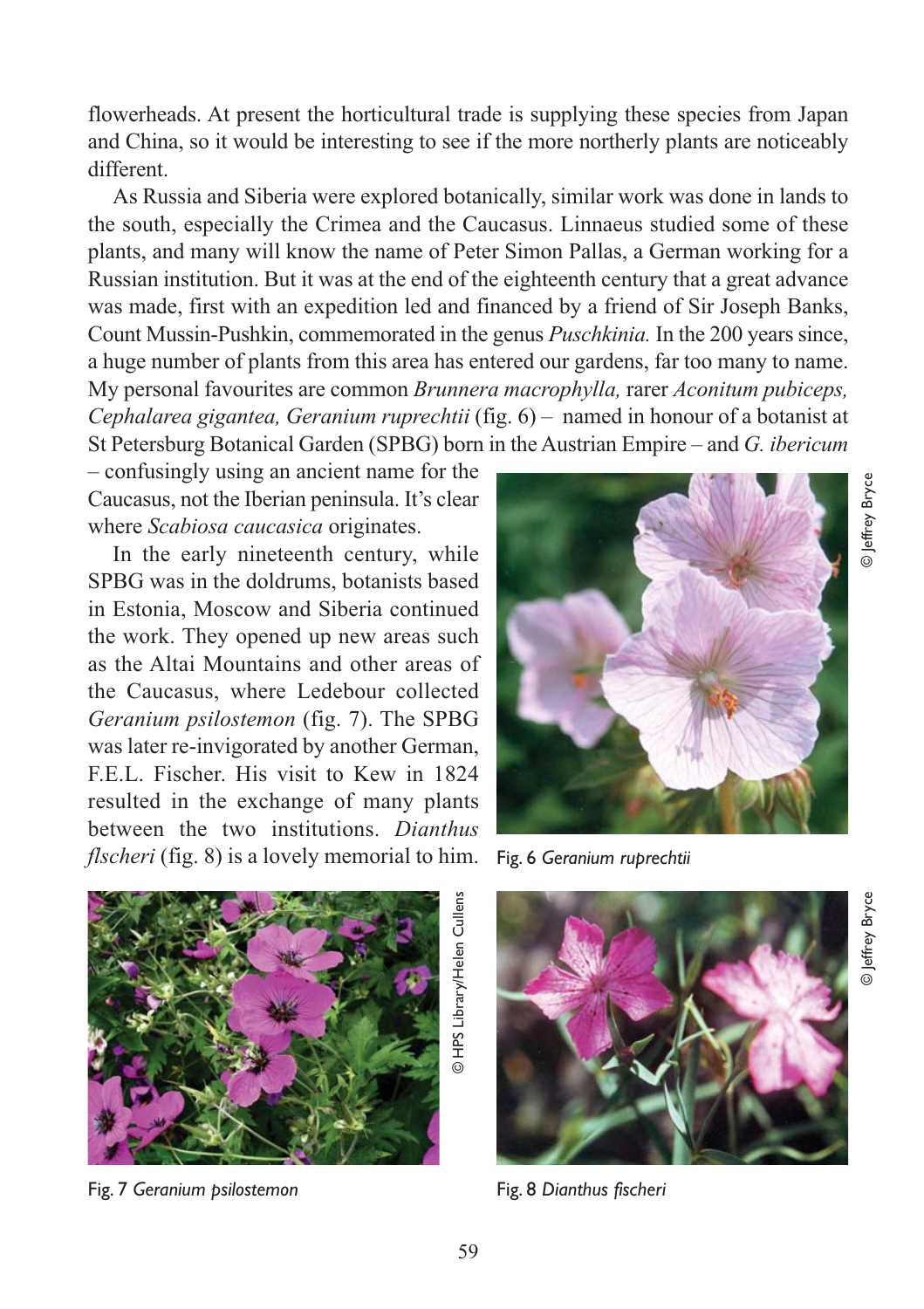Perhaps the greatest number of garden plants came from China, where doctors associated with the Russian Mission in Beijing made many collections, and Bunge, on a shorter visit, collected plants such as the herbaceous *Ceratostigma plumbaginoides, Clerodendrum bungei* (fig. 9) with its stinking leaves and fragrant flowers, the herbaceous *Clematis heracleifolia,* and the wet-ground plant *Lysimachia barystachys* (fig. 10).

Then, while Britain was fighting opium wars in southern China, Russia expanded its borders in the north, and the botanists took advantage. A major interest was the flora of the Amur river valley, which today forms much of the border between the two countries. This was the first area explored by Carl Johann Maximowicz, a major botanical figure of the nineteenth century. Amongst his vast collection is *Actinidia kolomikta* (fig. 11), a climber worthy of any garden. Many beautiful plants have Amur in their name, while others, such as *Prunus maackii* with its toffee-coloured bark, commemorate botanists. For over a century scientific botanists had been trying to find the true ginseng, and it was from the borders between China and Russia that a specimen, provided by Kirilov, then working in Beijing, was first described as *Panax ginseng.* A related species was also found by Kirilov in the Amur region – *Eleutherococcus senticosus.* Sometimes called Siberian ginseng, this has long been used as a tonic by Russian athletes and cosmonauts. Later Maximowicz was one of the first scientific botanists to visit Japan after its opening to the West. He collected many plants himself and also arranged for Tchonosky, a Japanese, to work with him and continue to send his discoveries to SPBG for many years afterwards. Many of their discoveries decorate our gardens, including, for example, the toad lily, *Tricyrtis latifolia* (fig. 12); the chestnut-leaved bog plant, *Rodgersia aesculifolia*; and the snakebark maple, *Acer capillipes –* although an acer from central China with attractive leaf colour, *A. maximowiczii*, was named in his honour.



Fig. 9 *Clerodendrum bungei* 

© Jeffrey Bryceeffrey Bryce



Fig. 10 *Lysimachia barystachys*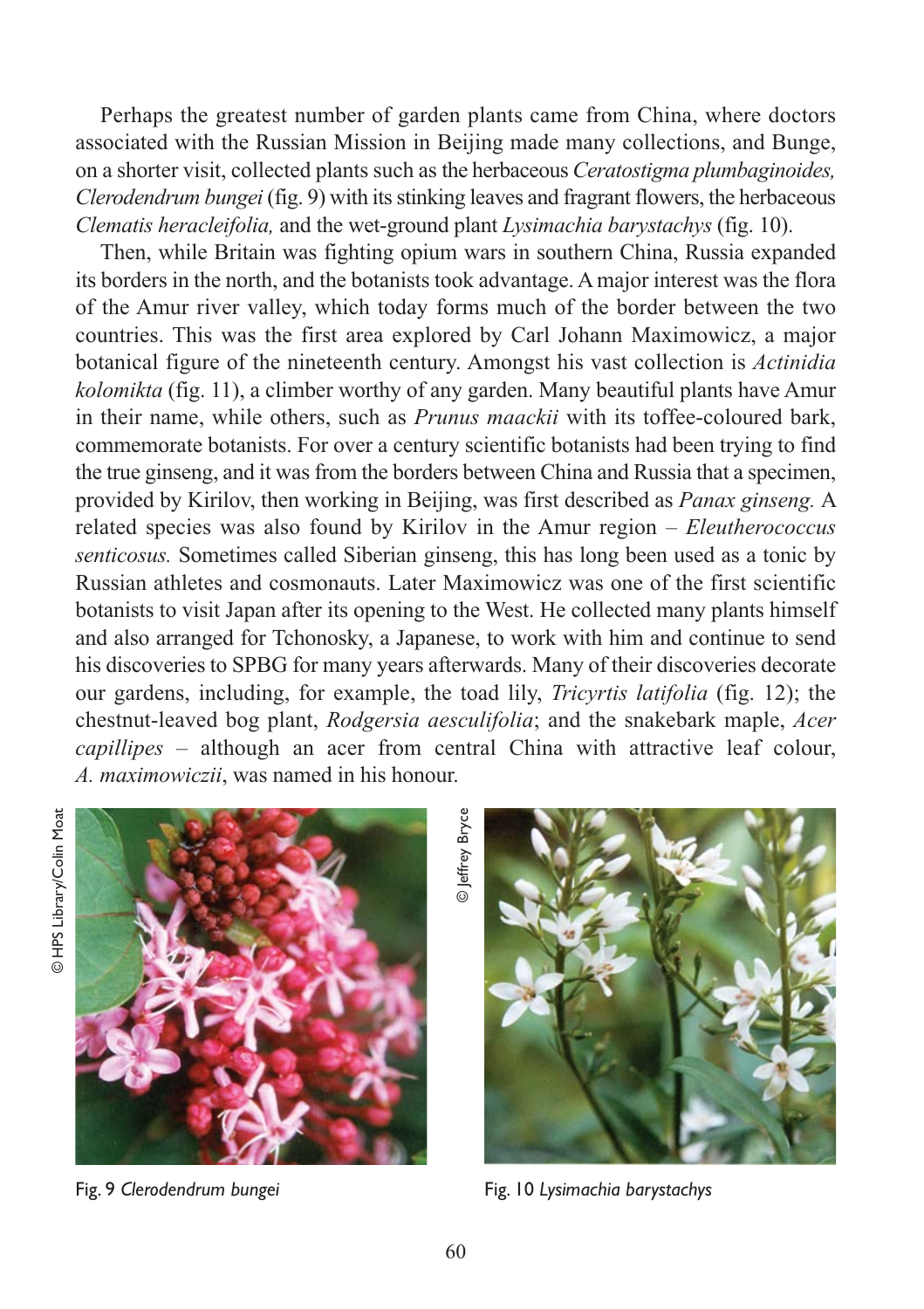Perhaps the most commonly grown 'Russian' plant in British gardens is the Siberian iris. *Iris sibirica* grows in the steppes of southern Russia and eastwards into parts of Siberia, but not in the frozen wastes of popular imagination. The only iris which grows there is *Iris setosa,* which is also found in North America. Probably the widest range of irises comes to us from southern Russia, the Caucasus, and especially Central Asia. This area was extensively botanised in the second half of the nineteenth century, and has given us the bearded *Iris albertii* (fig. 13), named by Eduard Regel of SPBG in honour of his son, who collected it. The largest group of irises from this area is the Junos. Bulbs with permanent roots, which always remind me of an octopus, they are impervious to cold but need protection from waterlogging when too cold to grow. In spring they will grow rapidly, flower, possibly set seed, then wither and die back for summer dormancy. Two of the earliest to flower are *I*. *maracandica* and *I*. *nicolai* (fig. 14), which has been described as 'a ghost iris' for obvious reasons. Most of the Junos came to us via Russia, while a group with names such as *I*. *warleyensis* and *I*. *willmottiana* came via collectors who worked semi-secretly in this area of the Russian Empire, smuggled out through the British consulate in Kashgar in western China – an unintended consequence of Kipling's Great Game.

A good companion for Juno irises is the fritillary, and a reliable species from this area is *Fritillaria bucharica.* But probably the best-known flower which grows in abundance in this area is the tulip. In Britain the tulip is associated with the era of tulip mania in Holland, and probably Turkey. But Tradescant Senior was told of tulips in the South of Russia, the home of *Tulipa greigii.* From there across the Caspian and throughout Central Asia is the homeland of the genus, most described by Russians – *T. kaufmanniana* for example in honour of the Governor of Turkestan, while amongst others *T. praestans* and *T. tarda* (fig. 15), like some of the Junos, were named by

61



Fig. 11 *Actinidia kolomikta*



Fig. 12 *Tricyrtis latifolia*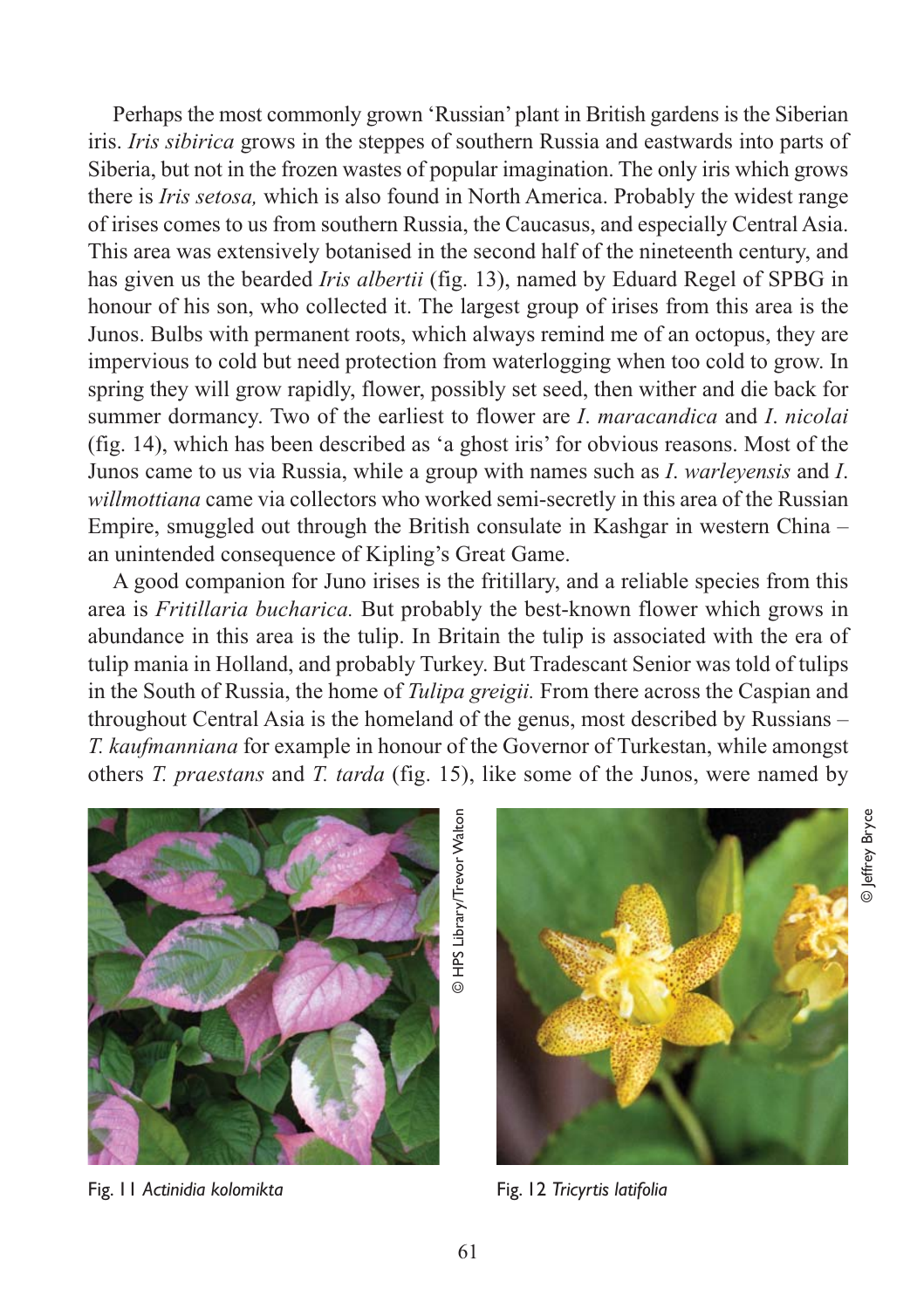western Europeans. But *Salvia sclarea* var. *turkestanica* should remind us that this region has much more to offer.

Probably the most famous Russian explorer of northern China is Nikolai Przhevalsky. Most gardeners (and horse lovers) will have come across his name, even if they've found it unpronounceable. On several long journeys he made large collections of dried specimens and seeds, including *Aconitum lycoctonum* subsp, *vulparia, Daphne tangutica* (fig. 16), *Ligularia stenocephala, Salvia przewalskii* and, for the first time, wild medicinal rhubarb, *Rheum palmatum* var. *tanguticum.* He was beginning yet another expedition towards Lhasa in Tibet when he died of fever on the shores of Lake Issyk Kul in Kyrgyzstan, where his memorial stands (fig. 17). The neighbouring town was named Przhevalsk in his honour, but has now reverted to its original name of Karakol.

Plant hunters from many nations continued to search China, not least of them a husband and wife team from Russia, Alexandra and Grigori Potanin. While most collectors travelled widely, returning to marked areas if they wished to collect seed later, the Potanins tended to stay for the whole growing season, from flowering to seed-ripening, and organized several others to do the same. Several plants are named after them, including *Adenophora potaninii.*

A plant whose common name reveals its origins is the Californian Poppy. But anyone who has tried to get their tongue around its botanical name, *Eschscholzia californica,* might be excused some perplexity. It is, in fact, one of a large number of plants from the Americas which were first collected by Russians, or people working on behalf of Russia. They were the first Europeans to set foot in Alaska, in 1741, and the country remained part of the Russian Empire until sold to the USA in 1867. As part of the management of this overseas empire, Russia organized several round-the-world expeditions in the early



Fig. 13 *Iris albertii*

© Jeffrey Bryceeffrey Bryce



Fig. 14 *Iris nicolai*